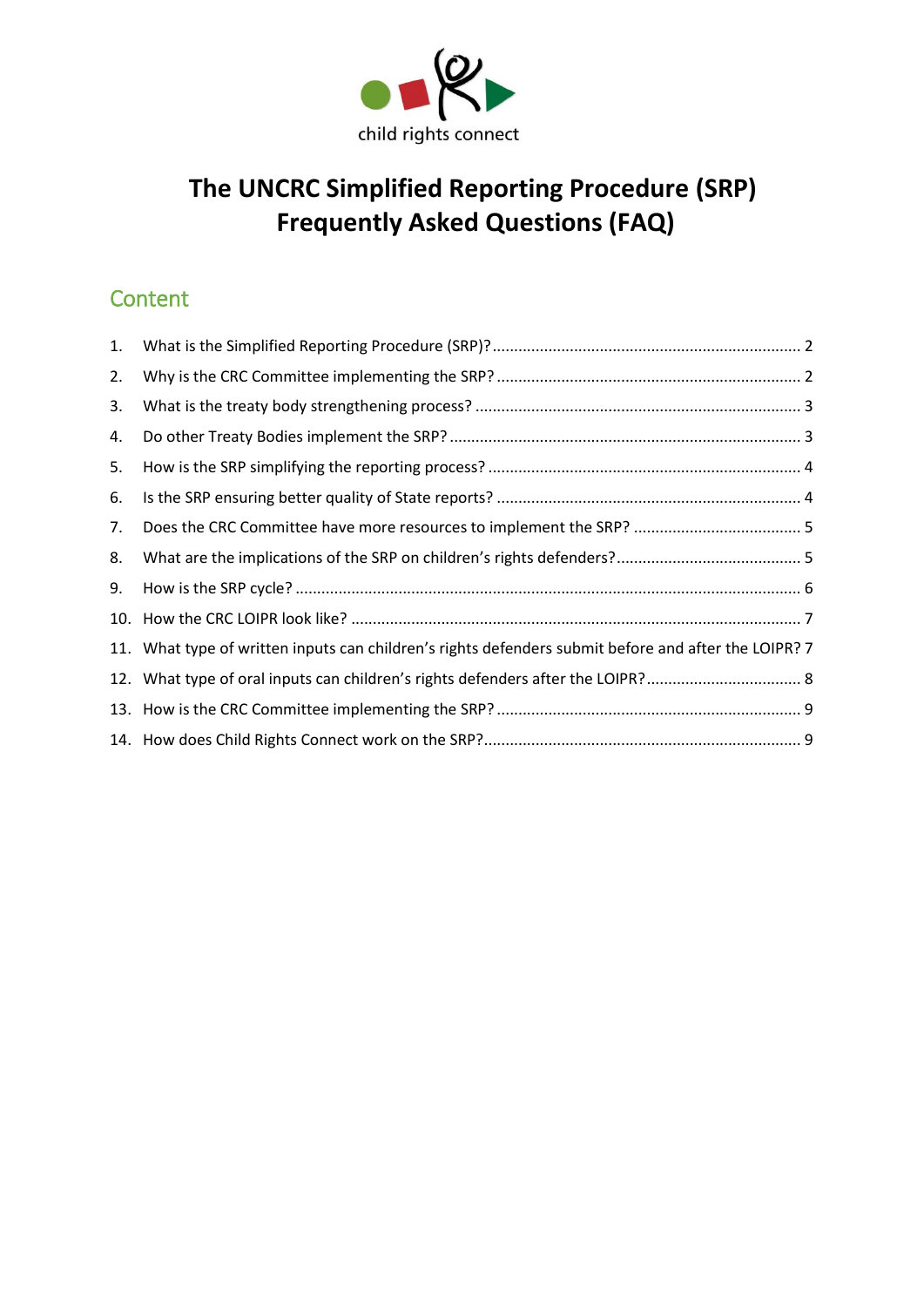# <span id="page-1-0"></span>**1.** What is the Simplified Reporting Procedure (SRP)?

The SRP is an optional mechanism offered to States parties in reporting to the UN treaty bodies, which is currently known as the "List of Issues Prior to Reporting (LOIPR) procedure". The LOIPR is a public list of limited issues that the treaty body adopts based on a document review, including reports prepared by UNICEF and UN agencies, NGOs, children, NHRIs, Ombudspersons and other stakeholders. The LOIPR aims to help States in preparing reports that are focused on key priority areas and are shorter to follow the new words limit imposed by the GA resolution to all State reports, independently from the type of reporting procedure (31,800 words for initial reports, 21,200 words for subsequent periodic reports). The replies of the State to the LOIPR, together with a common core document, constitute the State report.

No further written information is required from the State until the dialogue with the treaty body, as the practice of transmitting a list of issues following the receipt of the report of the State is eliminated. The constructive dialogue is conducted based on the State report in reply to the LOIPR.

For more information on the SRP please refer to:

- [CRC Committee webpage on SRP,](http://www.ohchr.org/EN/HRBodies/CRC/Pages/ReportingProcedure.aspx) including [Information note for States parties](http://www.ohchr.org/Documents/HRBodies/CRC/InfoNoteStatesSRPDec2017.pdf) and [Information note for Stakeholders](http://www.ohchr.org/Documents/HRBodies/CRC/InfoNoteStakeholdersSRPDec2017.pdf)
- [OHCHR paper on the Simplified Reporting Procedure for the Twenty-sixth meeting of](http://tbinternet.ohchr.org/_layouts/treatybodyexternal/Download.aspx?symbolno=HRI%2fMC%2f2014%2f4&Lang=en)  [chairpersons of the human rights treaty bodies](http://tbinternet.ohchr.org/_layouts/treatybodyexternal/Download.aspx?symbolno=HRI%2fMC%2f2014%2f4&Lang=en)
- [CCPR Working Methods on the SRP](http://www.ohchr.org/EN/HRBodies/CCPR/Pages/SimplifiedReportingProcedure.aspx)
- [CAT Working Methods on the SRP](http://www.ohchr.org/EN/HRBodies/CAT/Pages/ReportingProcedures.aspx)
- [CEDAW Working Methods on the SRP](http://www.ohchr.org/EN/HRBodies/CEDAW/Pages/ReportingProcedures.aspx)
- [CRPD Working Methods on the SRP](http://www.ohchr.org/EN/HRBodies/CRPD/Pages/Simplifiedreportingprocedure.aspx)
- [UN General Assembly resolution 68/268](http://www.ohchr.org/Documents/HRBodies/TB/HRTD/A-RES-68-268_E.pdf)

#### <span id="page-1-1"></span>**2.** Why is the CRC Committee implementing the SRP?

The CRC has started to implement the SRP to follow the recommendations that UN member States made in the UN General Assembly resolution 68/268. This resolution was adopted in April 2014 for strengthening and enhancing the effective functioning of the human rights treaty body system.

The 68/268 **resolution encourages treaty bodies to offer the SRP to States, and likewise encourages States to consider using such a SRP**, if offered to them. The goals are:

- "to facilitate the preparation of States' reports and the interactive dialogue on the implementation of their treaty obligations";
- to ensure "efficiency and effectiveness in the work of the treaty bodies, in particular regarding the backlog of reports".

Concerning the States' reporting compliance, it is worth noting that States reporting to the CRC Committee generally perform better than States engaging with other treaty bodies.

The CRC Committee has in fact been particularly affected by the problem of the backlog due to the high amount of ratifications of the CRC and its Optional Protocols. This problem has been resolved thanks to the introduction of the double chamber and to the provision of additional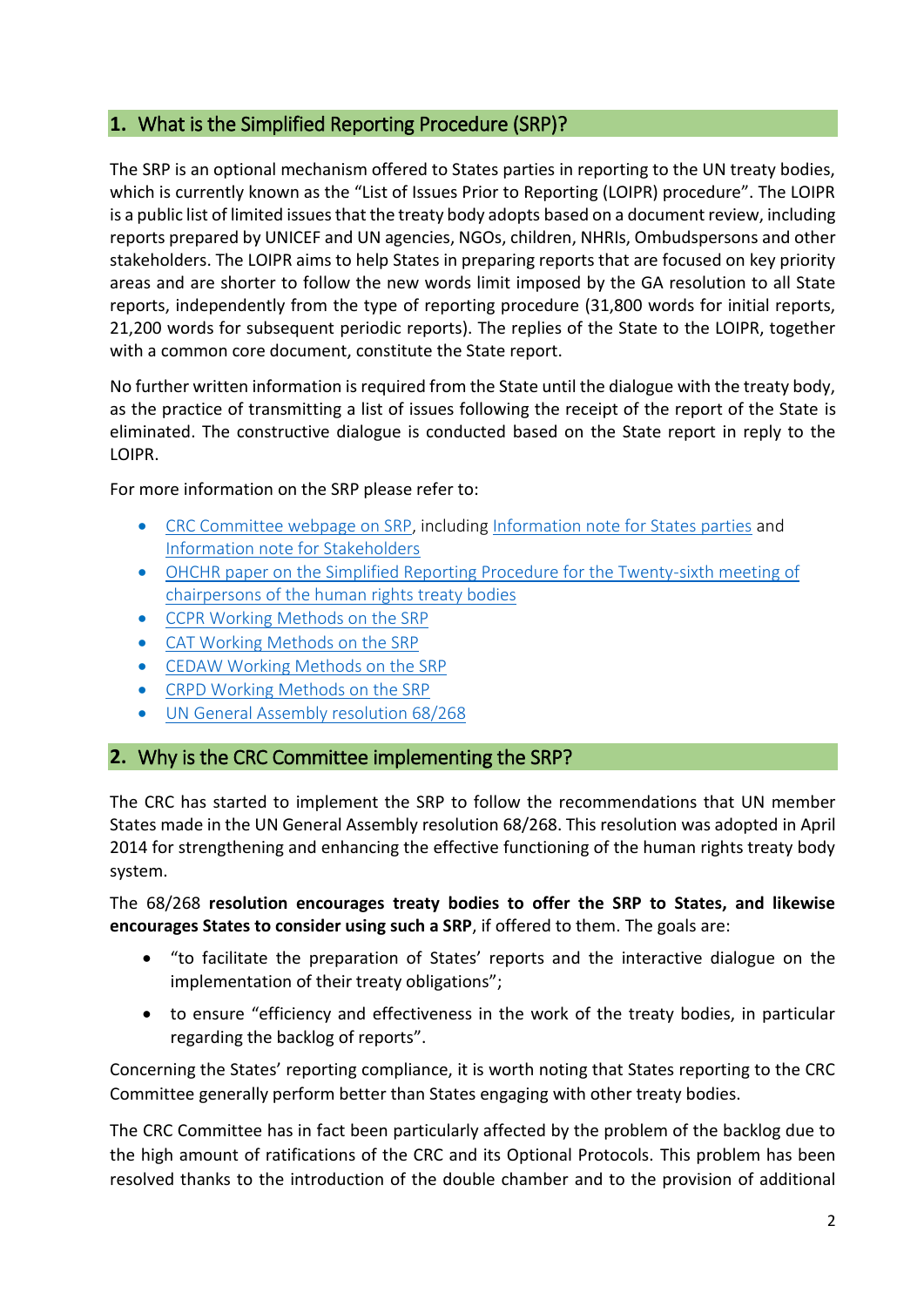meeting time by the resolution (§26). It now has a "healthy backlog" that allows planning and reasonable time for children's rights defenders to engage in an effective manner, especially children.

The Committee decided to introduce the SRP only after having overcome the problem of backlog.

#### <span id="page-2-0"></span>**3.** What is the treaty body strengthening process?

The treaty body strengthening process is an inter-governmental review that started in 2009 and had the objective to address several challenges related to the functioning of the treaty bodies, such as the:

- low States' rates of reporting compliance;
- low States' rates of implementation of treaty bodies recommendations;
- mounting workloads within the time and resources provided to treaty bodies by the General Assembly, creating a backlog of work;
- increase in number of treaty bodies and demands of the 'treaty body system' on States and the UN budget;
- diverging working methods among the treaty bodies.

The treaty body strengthening process built on previous initiatives and culminated in the adoption of the 68/268 resolution in April 2014. The implementation of the resolution is reviewed in two ways:

- A biennial report by the UN Secretary-General on the state of the treaty body system;
- An overall review of the effectiveness of the measures taken pursuant to resolution 68/268 no later than 2020.

For more information about the Treaty Body strengthening process check out these pages:

- [OHCHR website](http://www.ohchr.org/EN/HRBodies/HRTD/Pages/TBStrengthening.aspx)
- <http://research.un.org/en/treatybodies>
- [Universal Rights Group](http://www.universal-rights.org/blog/un-general-assembly-concludes-its-review-of-the-human-rights-treaty-bodies/)
- [http://www.universal-rights.org/blog/the-un-general-assembly-and-the-strengthening](http://www.universal-rights.org/blog/the-un-general-assembly-and-the-strengthening-the-united-nations-human-rights-treaty-body-system/)[the-united-nations-human-rights-treaty-body-system/](http://www.universal-rights.org/blog/the-un-general-assembly-and-the-strengthening-the-united-nations-human-rights-treaty-body-system/)

#### <span id="page-2-1"></span>**4.** Do other Treaty Bodies implement the SRP?

This procedure is being implemented in different ways by the Committee Against Torture (since 2007), the Human Rights Committee (since 2010), the Committee on the Rights of Persons with Disabilities (since 2013), the Committee on Migrant Workers and the Committee on the Elimination of Discrimination Against Women (since 2014). For example, the Committee on Migrant Workers applies the SRP to both periodic and long-overdue initial reports whereas the Human Rights Committee and the Committee Against Torture only apply it to periodic reports. has CERD is gradually adopting the LOIPR for late-reporting States parties. For the countries to be reviewed during the 94th session, it will produce a list of themes (not list of issues) to the States parties 4-6 weeks before the session. The list is not exclusive and issues which are not included in the list can be raised by civil society for the actual review.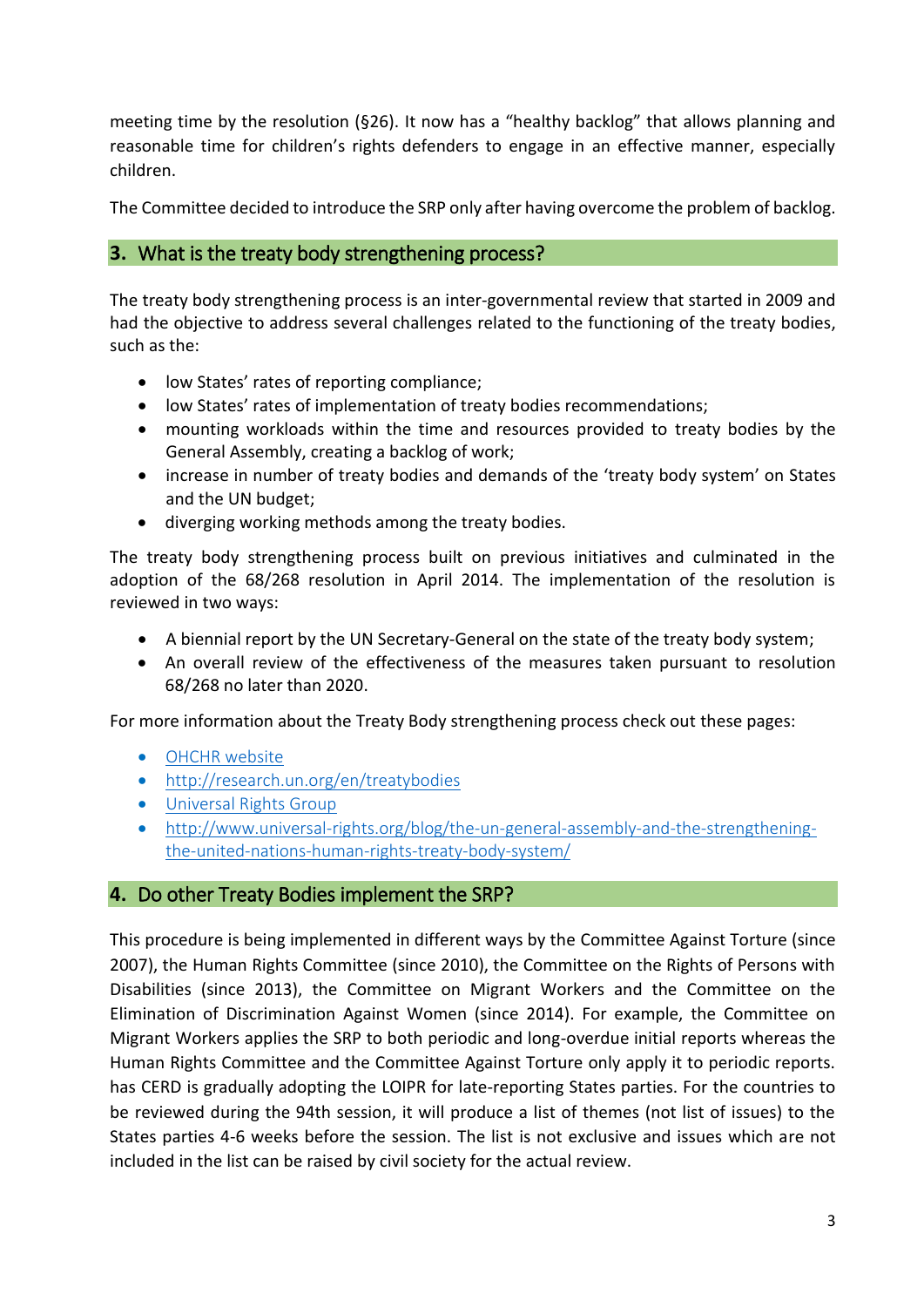In 2011, the Committee Against Torture and the Human Rights Committee were requested by the Chairpersons of the Treaty Bodies to report on their experiences in implementing the SRP. However, as of April 2017, no public information is available about whether an assessment has been conducted or not, and its results.

#### <span id="page-3-0"></span>**5.** How is the SRP simplifying the reporting process?

Under the normal reporting procedure, States are requested to:

- 1. Send to the Committee a comprehensive report;
- 2. Send to the Committee focused replies to its list of issues;
- 3. Participate in the session dialogue.

With the SRP, the first two steps are merged and States are only tasked to send a report to respond to the Committee's list of issues, in addition to the common core document. The list of issues is therefore made by the Committee without using any information provided by the State beforehand.

Additionally, the SRP is meant to be a fast procedure. States that are reviewed under the SRP are fast tracked and their session (dialogue between the Committee and the State) should be scheduled first after the submission of the State report.

Finally, the resolution calls upon treaty bodies to "limit on the number of questions in the list of issues and focus on areas seen as priority issues". The review of the country situation is therefore supposed to be more focused and less comprehensive than is currently the case. As explained by OHCHR, "the simplified reporting procedure streamlines and enhances the State party review by rendering it more focused and effective, as both the constructive dialogue and concluding observations focus on areas that the treaty body concerned sees as priority areas for consideration in a given State party at a given point in time"<sup>1</sup>.

The assumption behind this is that States will be more guided in their follow-up responsibilities by receiving less and more specific issues to work on.

#### <span id="page-3-1"></span>**6.** Is the SRP ensuring better quality of State reports?

**.** 

The SRP follows the recommendations listed in the 68/268 resolution, which include several requests for the OHCHR to support States parties in implementing their treaty obligations, whether they are reviewed under the SRP or the old procedure. Through advisory services, technical assistance and capacity-building, the 68/268 resolution suggests that support from OHCHR to State parties relating to State reports should include:

• providing direct assistance to States parties at the national level by building and developing institutional capacity for reporting to treaty bodies and strengthening technical knowledge through ad hoc training on reporting guidelines at the national level;

<sup>1</sup> [OHCHR paper on the Simplified Reporting Procedure for the Twenty-sixth meeting of chairpersons of the human](http://tbinternet.ohchr.org/_layouts/treatybodyexternal/Download.aspx?symbolno=HRI%2fMC%2f2014%2f4&Lang=en)  [rights treaty bodies](http://tbinternet.ohchr.org/_layouts/treatybodyexternal/Download.aspx?symbolno=HRI%2fMC%2f2014%2f4&Lang=en)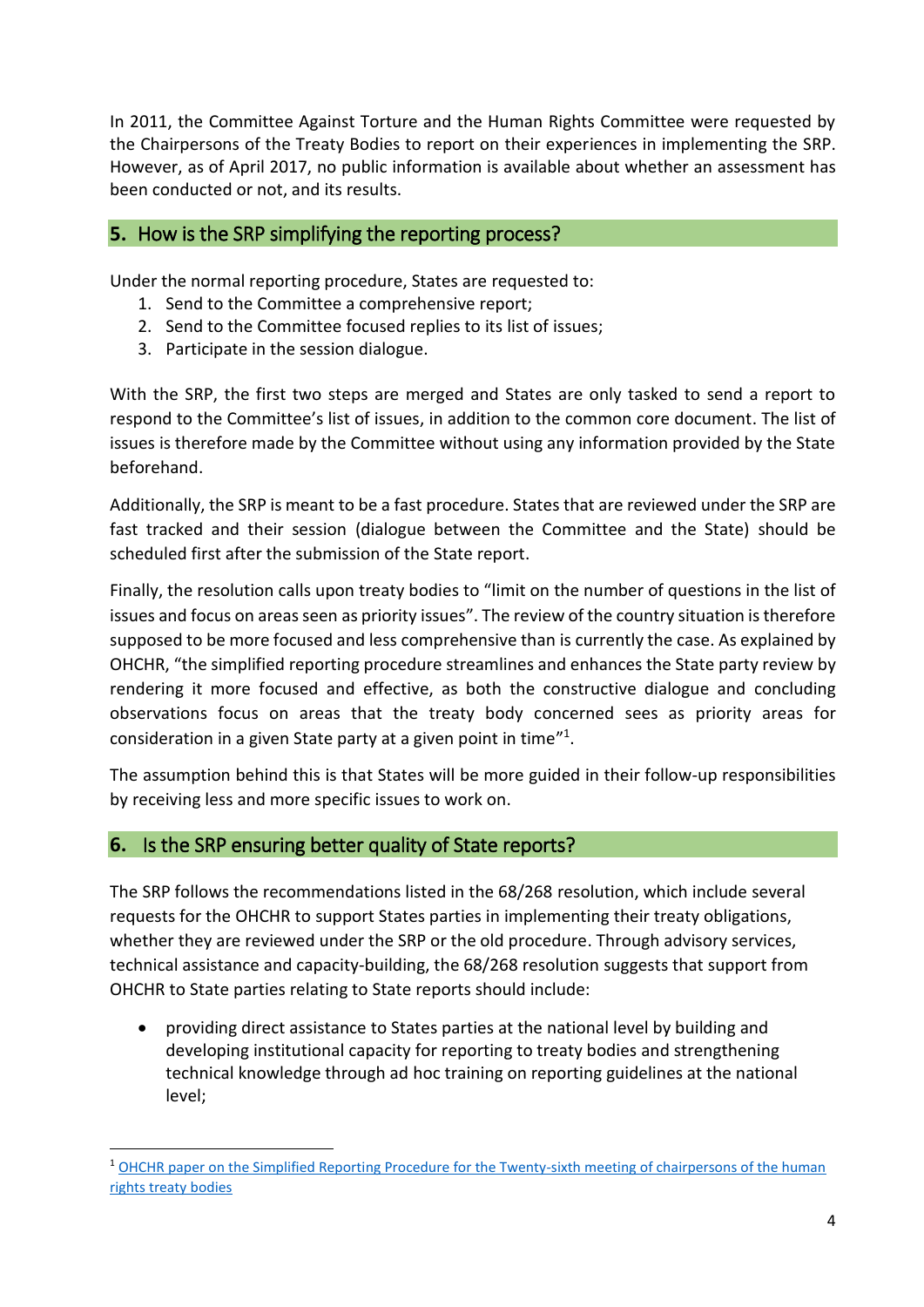- facilitating the sharing of best practices among States parties, such as improving coordination of reporting at the national level;
- deploying a dedicated human rights capacity-building officer in every regional office of OHCHR, as required.

Hence, there is not an explicit direct link between the SRP and better State report, the quality of which will continue to be dependent on the States' capacity to monitor, collect data and report accordingly. OHCHR's assistance and capacity building to States is key to improve to these processes, including by establishing or strengthening the National Mechanism for Reporting and Follow-up<sup>2</sup>.

# <span id="page-4-0"></span>**7.** Does the CRC Committee have more resources to implement the SRP?

In the 68/268 resolution, States have recognised that "the current allocation of resources has not allowed the human rights treaty body system to work in a sustainable and effective manner". The resolution allocates more meeting time (including human resources to OHCHR) to:

- review more State reports per year;
- deal with individual communications;
- conduct field visits.

**.** 

The CRC Committee has benefitted from the first two points, as it is not mandated to conduct country visits. However, while more meeting time was allocated for States reviews (without link to a specific reporting procedure), the Committee and its Secretariat were not provided with the additional necessary human resources. Moreover, no additional meeting time was allocated for individual communications under the Third Optional Protocol to the Convention.

#### <span id="page-4-1"></span>**8.** What are the implications of the SRP on children's rights defenders?

The change of the reporting cycle has huge implications on the way that children's rights defenders can engage in the CRC reporting cycle, in both a practical and substantive sense. The entry points for children's rights defenders differ in scope and time from those of the original cycle. For instance, the timeline of the process is very different and starts with a document from the Committee (the LOIPR) and not a document from the State (the State report) as it currently the case.

The LOIPR is meant to focus the dialogue with the State and the Concluding Observations on a limited number of issues<sup>3</sup>. The content of the LOIPR will define the content of the entire review and, to some extent, will impact the inputs that children's rights defenders can provide. For example, if the LOIPR does not include a certain topic, the Committee might or might not decide to discuss that topic with children's rights defenders within the pre-session. On the other hand, it is still possible that if an issue that the Committee considers relevant was not included in the

<sup>&</sup>lt;sup>2</sup> See [OHCHR Guide on National Mechanisms for Reporting and Follow-up](http://www.ohchr.org/Documents/Publications/HR_PUB_16_1_NMRF_PracticalGuide.pdf)

<sup>&</sup>lt;sup>3</sup> The 68/268 resolution encourages treaty bodies to set a limit on the number of questions included in the LOIPR. In this line, OHCHR has recommended to the treaty bodies Chairpersons that they "endorse and recommend for implementation by their respective treaty bodies the draft common format for the list of issues prior to reporting, with a limit on the number of questions asked (25 questions)3, treaty bodies are using LOIPR that differ in terms of content, format and number of questions. See [OHCHR paper on the Simplified Reporting Procedure for the Twenty](http://tbinternet.ohchr.org/_layouts/treatybodyexternal/Download.aspx?symbolno=HRI%2fMC%2f2014%2f4&Lang=en)[sixth meeting of chairpersons of the human rights treaty bodies](http://tbinternet.ohchr.org/_layouts/treatybodyexternal/Download.aspx?symbolno=HRI%2fMC%2f2014%2f4&Lang=en)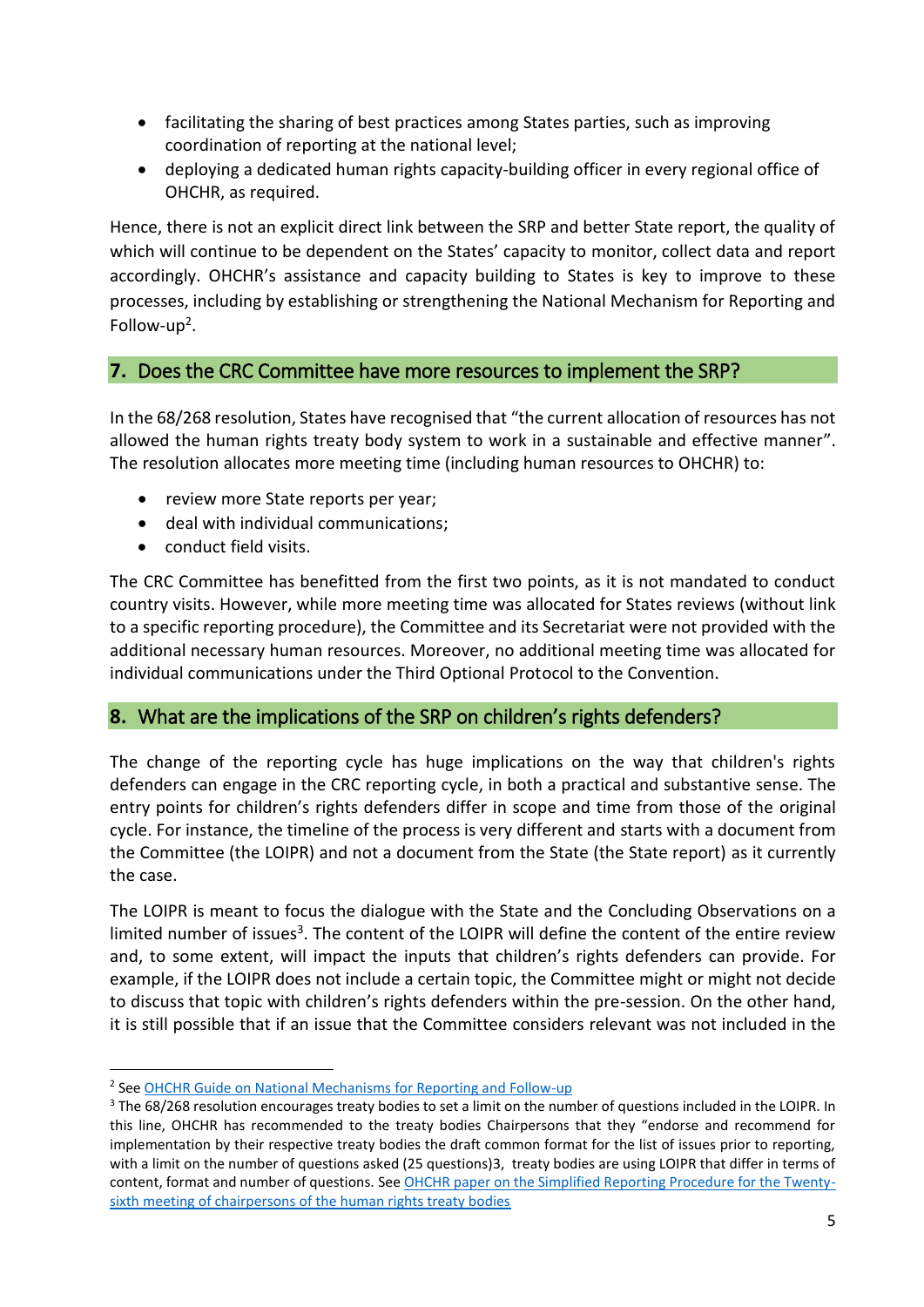LOIPR, the Committee could still discuss it with children's rights defenders as well as with the State during the session. The LOIPR will in fact, as the current List of Issues, including a sentence saying that the Committee might ask questions on the whole Convention and Optional Protocols  $-$  when relevant  $-$  during the dialogue.

#### <span id="page-5-0"></span>**9.** How is the SRP cycle?

**.** 

**The Committee is implementing the SRP with pilot modalities that might be changed or adapted in the future. The Committee will evaluate the impact of the SRP throughout the reporting cycle and will assess positive and negative aspects in view of ensuring quality and effectiveness of the system.** 

As of June 2017, the CRC Committee has defined the modalities and timeline of the SRP including inputs from "stakeholders"<sup>4</sup>, as well as children's inputs - before the adoption of the LOIPR and after the submission of the State Report.

Below, you can find the reporting cycle as it looks like under the UN CRC SRP.



<sup>4</sup> The Committee uses the term "stakeholders" to refer to NGOs, coalitions, NHRIs, Ombudspersons, UNICEF and other UN agencies, as well as independent experts.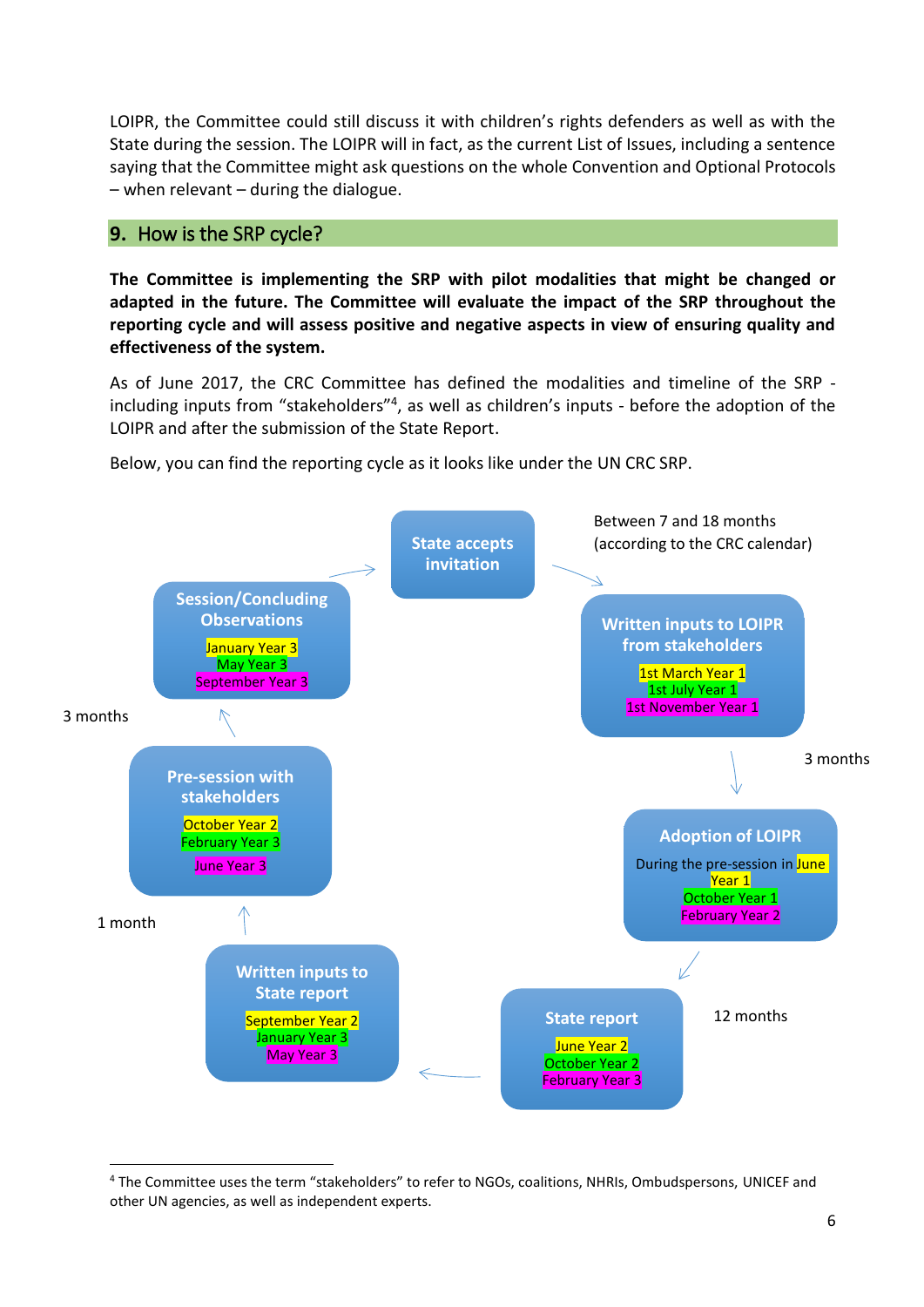The Committee is not planning to make any major change to the Concluding Observations under the SRP. These should have the same format of the current ones, including urgent issues for States that have been reviewed twice already. However, it is expected that the Concluding Observations will reflect the LOIPR and won't therefore be as comprehensive as under the old procedure.

It is not yet clear whether the Committee will formalize a follow-up procedure in the framework of the SRP.

#### <span id="page-6-0"></span>**10.** How the CRC LOIPR look like?

As of June 2017, the Committee has made the following decisions on the content and the format of the LOIPR:

- The LOIPR are structured according to the Committee's current clusters;
- The LOIPR include:
	- $\checkmark$  questions related to selected recommendations of previous Concluding Observations to the State. While some may be addressed more in general (*i.e.* what measures have been taken to implement recommendation No. X and what is the situation today?), for others, the Committee may ask more specific questions;
	- $\checkmark$  recent developments in the State, including emerging issues;
	- $\checkmark$  a standing question to allow the State to raise any other issue it may want to;
	- $\checkmark$  questions on general and specific statistics (for the State to provide in annex to its report).

The Committee drafts the LOIPR based on the information provided by its Secretariat and other stakeholders, including children's rights defenders and children.

As referred to in section n°8, the Committee may decide to ask additional questions to the States during the session dialogue, even if these were not included in the LOIPR.

# <span id="page-6-1"></span>**11.** What type of written inputs can children's rights defenders submit before and after the LOIPR?

**Three months before the adoption of the LOIPR,** children's rights defenders can submit written information, based on the guidelines below:

- The submission should include emerging trends and key issues that children's rights defenders think should be covered in the LOIPR;
- Under each of the issues proposed, children's rights defenders should include a set of questions with a brief explanation of the context, and why the issue should be included in the LOIPR. The questions may or may not be related to previous Concluding Observations.
- Children's rights defenders should as far as possible follow the Committee's clusters. However, reports can also focus on cross-cutting or thematic issues.
- Adults' submissions should as far as possible respect this word limit: 10'000 words for comprehensive report and 3'000 for thematic reports. These limits do not apply to children's submissions.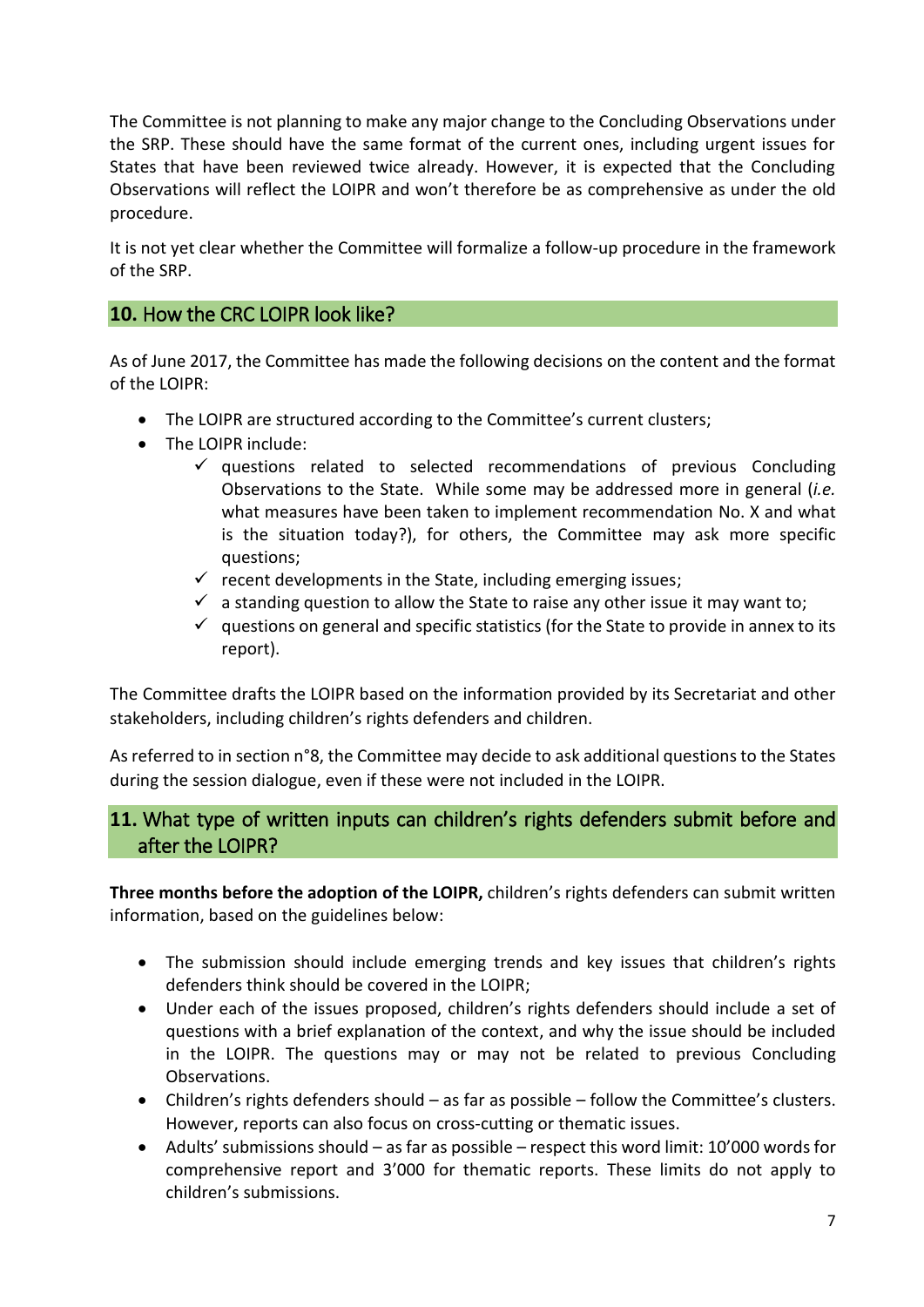**This first submission is meant to be a short and less detailed report focusing on questions for the LOIPR and not recommendations for the Concluding Observations. The submissions can be confidential.** 

It is also important to note that at their twenty-second annual meeting, in 2011, the chairpersons of the human rights treaty bodies agreed that national human rights institutions and civil society, including NGOs, play an essential role with regard to the preparation of lists of issues prior to reporting, and their active participation in the process is encouraged.

**One month before the pre-session**, children's rights defenders can submit written information, based on the guidelines below:

- The reports should follow as much as possible the same structure of the LOIPR. Thematic reports, should refer to the relevant issues/questions in the LOIPR.
- Children's rights defenders should provide more detailed information than the first report, including:
	- $\checkmark$  More detailed information on the issues/questions included in the first submission;
	- $\checkmark$  Information on new developments;
	- ✓ Comments to the State report;
	- $\checkmark$  Questions for the dialogue;
	- $\checkmark$  Proposed recommendations for the Concluding Observations;
	- $\checkmark$  Gaps in the LOIPR and the State Report.
- Word limit: The Committee has set specific word limits of 20'000 words for comprehensive reports and 6'000 for thematic reports. This will not apply to children's submissions.

**This second submission is meant to be the comprehensive "alternative report". The submissions can be confidential.**

The Committee is aware of the short timeframe for this second submission, and it therefore encourages stakeholders to start preparing the report based on the LOIPR and their on-going monitoring and data-collection process.

# <span id="page-7-0"></span>**12.**What type of oral inputs can children's rights defenders after the LOIPR?

**After the LOIPR**, the Committee will hold its pre-session as soon as the State report is received and three months before the session with the State (*i.e.* October 2019 for dialogue in January 2020)*.* As per the current pre-sessions, the Committee will invite selected stakeholders, including UNICEF, other UN agencies, NHRIs, Ombudspersons, and children's rights defenders, including children. During the pre-session, the Committee will hold online or in-person children's meeting with children, as it is the case today.